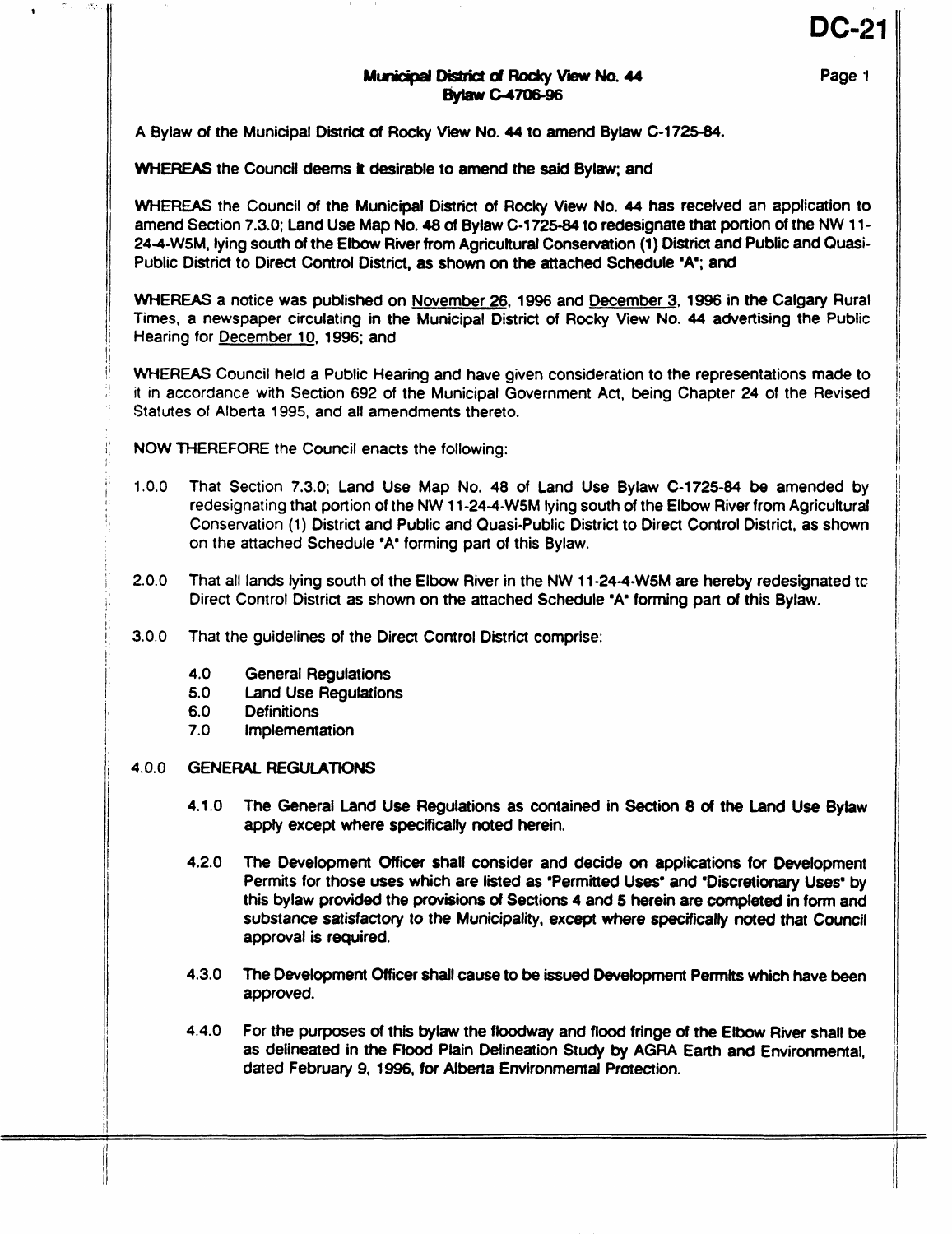- **4.5.0** No use shall be **made** of **rail or any portion of the** Lands in the Woodway of **the** Elbow River **for** any buildings **or** structures of *any* kind, including fencing.
- **4.6.0** No use shall be made of all **or any** portion **of** the Lands in the flood *fringe* of the Elbow River, **as** described in **4.4,** for **any** buildings **or** structures of **any** kind, except three-strand wire farm fencing and pathways, unless *the* proposed building **or** structure is elevated through grading and such other measures as may be necessary, at least one (1) metre above the 1:lOO year flood **contour,** all **to** the satisfaction of Alberta Environmental Protection and the Municipality.
- **4.7.0** Notwithstanding 4.6.0, existing buildings and structures located in the flood fringe of the Elbow River **shall** be permitted to remain provided, however, that there **shall** be no structural repairs or atterations to such buildings **or** structures unless such repairs or alterations will bring the building into accordance with provision 4.6.0 of this bylaw.

# *50.0* LAND **USE REGUIATIONS**

5.1 **.O** Purpose and Intent

The purpose and intent of this District is to accommodate an existing Recreation facility and provide for future development needs of the facility.

*5.2.0* List of Permitted Uses

Extensive agricuttural pursuits

- 5.3.0 List of Discretionary Uses
	- **5.3.1** Recreational uses including **but** not limited to:
		- a) individual and group sports activities
		- b) 36 unit **seasonal** holiday trailer park
	- 5.3.2 Principal buildings and structures
		- **a)** Office security and maintenance buildings including:
			- *i)*  2 single family dwellings for year-round, full-time manager residences
			- ii) 1 apartment dwelling **for seasonal** staff residence
			- iii) 1 tractor *shop*
			- *iv)*  1 garage
			- **v)**  1 barn
			- *vi)*  1 workshop
			- **vii) 1** single family dwelling for year-round, full-time security staff
			- **viii)**  1 office facility
		- **b)** Patron buildings and structures, including:
			- i) *7* lodge buildings
			- **ii) d** washroom/laundry facility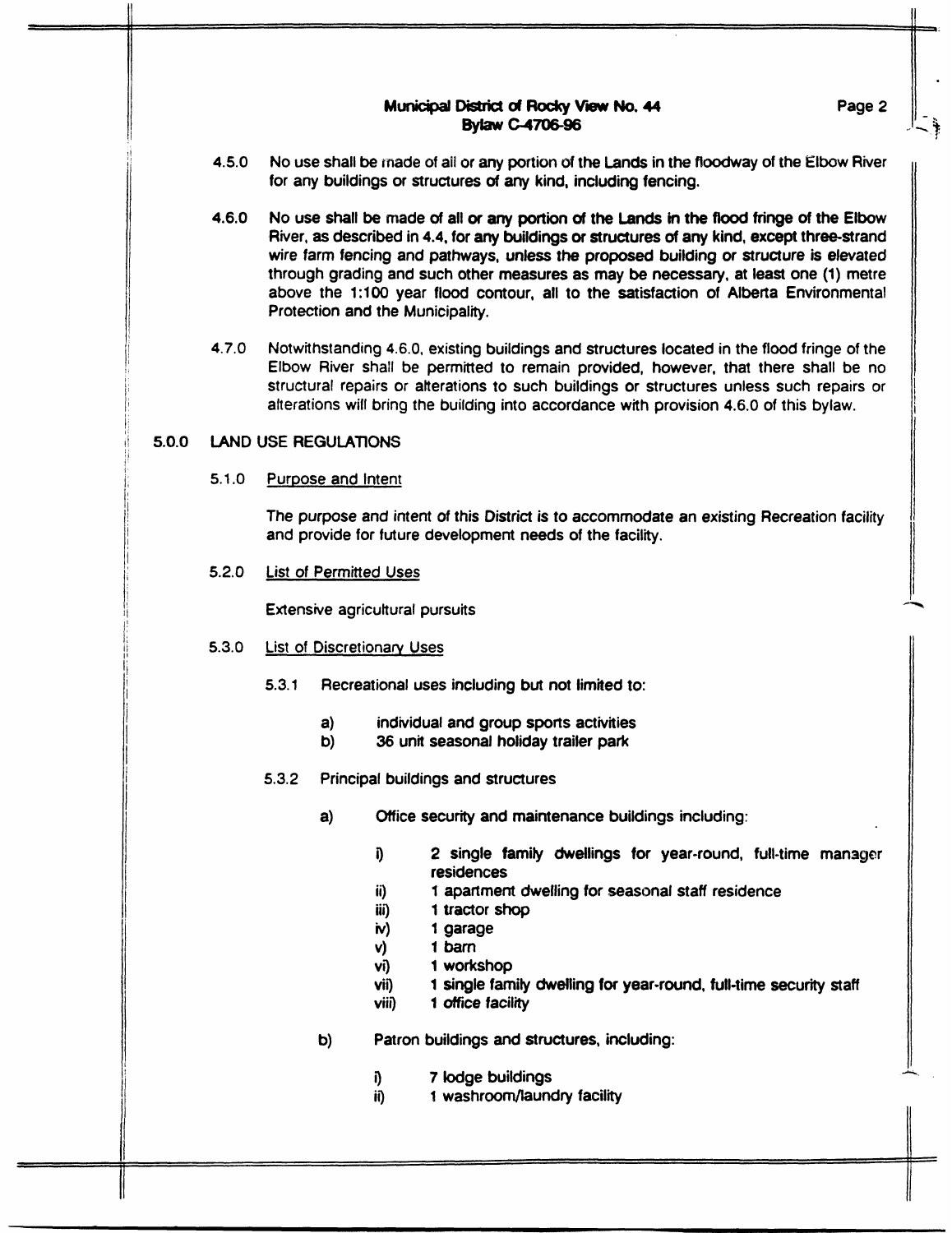- **iii)** 1 kitchen building
- **5.3.3** *Accessory* buildings and structures
	- a) **1** pioneer centre
	- **b) 1** open air chapel
		- **1** open air nature centre
	- **c)**  d) **1** archery shed
		- 1 swimming pool and change facility
	- **e) f)** 5 seasonal cabins<br>**g)** 6 seasonal tent str
	- g) 6 **seasonal** tent structures

#### **5.4.0** Minimum and Maximum Requirements

**5.4.1** Maximum area of site - **43.3** hectares (109.5 acres)

The **following** requirements apply to all principal and accessory buildings only

- **5.4.2** Minimum Front Yard:
	- **a) 60m** (196.84 ft.) from any primary highway
	- **b) 15m (49.21 ft.)** all **other**
- **5.4.3** Minimum side yard:
	- a) 15m **(49.21** ft.)
- **5.4.4** Minimum rear yard:
	- a) 15m **(49.21 ft.)**
- **5.4.5** Maximum area of **buildings or structure** 
	- $a)$ single family dwelling - **120.7 sq.m (1,300 sq.ft.)**
	- b) apartment dwelling - **74.3 sq.m** *(800* **sq.ft.)**
	- c) **tractor** shop - 74.3 sq.m (800 **sq.ft.)**
	- garage **37.2 sq.m (400 sq.ft.)**  d)
	- **barn 46.5 sq.m** *(SO0* **sq.ft.)**   $e)$
	- f) workshop - **139.4 sq.m (1,500 sq.ft.)**
	- office **46.5 sq.m (500** sq.ft.) **g**
	- lodge buildings:  $h)$

I)

- **Nat** Christie Centre and cdlicutt Lodge **696 sq.m (7,500** sq.ft.)
- **all** others **213.7** sq.m **(2,300 sq.ft.)**
- washroom **and** laundry **facility 213.7 sq.m (2,300 sq.ft.)**
- **kachen** building **325 sq.m (350 sq.ft.)**  Đ
- $\mathbf{k}$ *open* air chapel - 18.6 **sq.m (200 sq.ft,)**
- open air nature centre **97.S sq.m (1,050 sq.fi.)**   $\mathbf{v}$
- $m)$ pioneer centre - **37.2** sq.m **(400 sq.ft.)**
- archery shed **18.6 sq.m (200 sq.ft.)**  n)
- swimming pod and change facility **139.35 sq.m (1,500 sq.ft,)**   $\mathbf{o}$
- **seasonal** cabins 18.6 **sq.m** *(200* **sq.ft.)** D)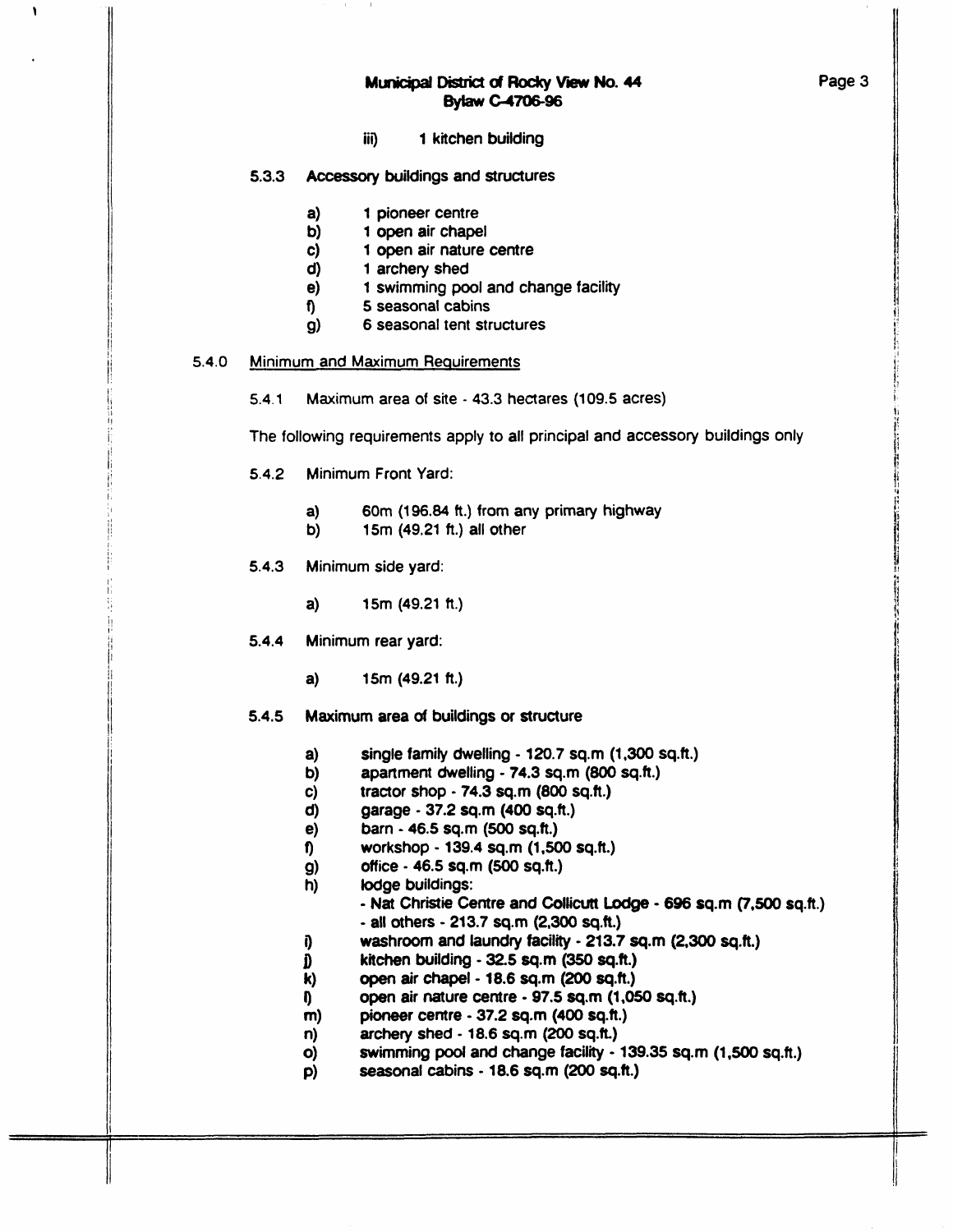- 5.4.6 Height of Buildings
	- a) Principal buildings - 12m (39.4 ft.)
	- **b) Accessory buildings** - **5.m (18.04** *ft.)*
- **5.4.7** Special Requirements there shall be **no storage or** year-round **use** or parking of recreation vehicles permitted in the seasonal holiday trailer park area of the recreation facility.

#### *5.5.0*  Washroom Facilities

All washroom facilities for all purposes on the site **shall** be constructed and/or installed in accordance **with** the **Alberta** Building Code and to the requirements of Calgary Health Services as defined in a Development Permit.

*5.6.0*  Development Permits

> All discretionary uses shall require a Development Permit and **may** include such conditions as the Development Officer deems appropriate.

#### *5.7.0*  Fire Protection

Fire protection and evacuation measures, where required, **shall** be included as a condition or conditions in a Development Permit.

#### *6.0.0* **DEFINmONS**

- **6.1 .O**  *Apartment* **owelling**  for the purposes of this bylaw only, means a dwelling unit located within a multi-use building.
- **6.2.0 BuiWi** - includes anything constructed or placed **on,** in, over or under **land but** does **not**  include a highway or public **roadway.**
- **6.3.0**  Developable Lands - means those portions of the Lands which are considered to be suitable for development by the **Council** and the Development of which is not precluded by this **Bylaw.**
- **6.4.0**  Developer - means a person or corporation who/which is responsible for any undertaking **that requires a permit or** action pursuant to this **bylaw (C-4706-96).**
- *6.5.0*  Kitchen Building - means a building where meak for the patrons of the recreation facility are prepared.
- 6.6.0 Lodge means a building where food preparation facilities, dining facilities, washrooms and overnight accommodation **is provided for patrons of** *the* **recreation facility.**
- *6.7.0 office* **Facility** - is a building **Were the** administration of the recreation **complex** is carried **Out.**
- *6.8.0 Seasmal* **Cabins** - means an **unheated** building where steeping accommodation only is available **lor** patrons of **the** recreation facility.

Page **4** 

<sup>I</sup>' **-4**  - **'j**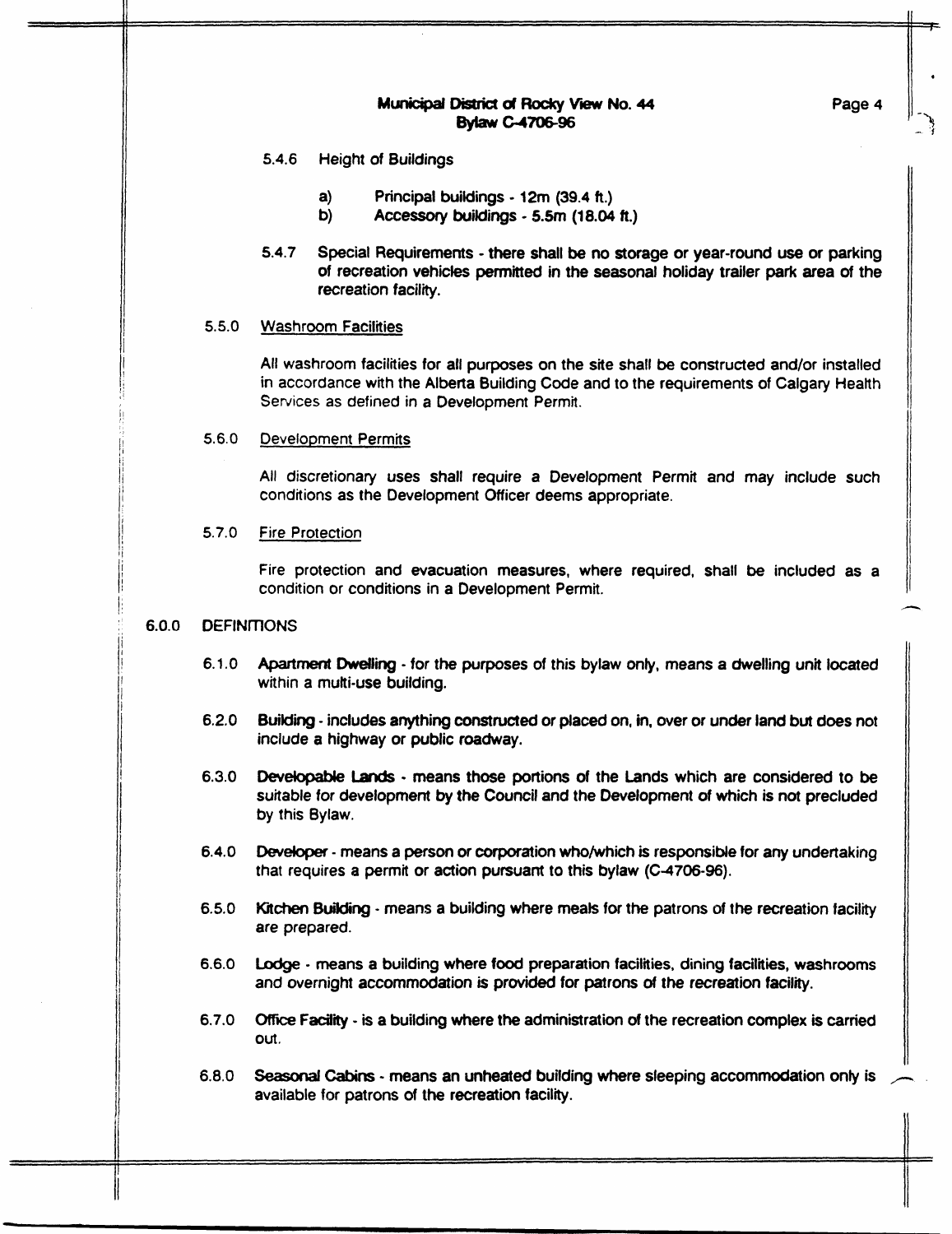- **6.9.0 Tractor Shop means a building where tractors and other landscaping implements are** stored.
- **6.10.0 Washroom and** Laundry **Facility**  is a building providing sanitary, laundry and bathing facilities for the **patrons** of the **recreation facilrty.**

## *7.0.0* **IMPLEMENTA7lON**

7.1.0 The **Bylaw** comes into effect upon the date of its third reading.

File: 481 1003

**First** reading **passed** in open Council, assembled in the **Crty** of Calgary, in the Province of Alberta, **on November 19,** 1996, on a motion by Councillor Fullerton.

**Second reading passed** in open Council, assernbled in the Crty of Calgary, **in** the Province of Alberta, on, **December** 10, 1996, **on** a motion by Councillor Fullerton.

**Third and final reading** passed **in** open Council, assembled in the *City* of Calgary, in the Province of **Alberta,** on **December 10, 1996,** on a motion by Councillor Vincent.

*6" A* - **REEVE OR DEPUTV REEVE** 

**Page** *5*